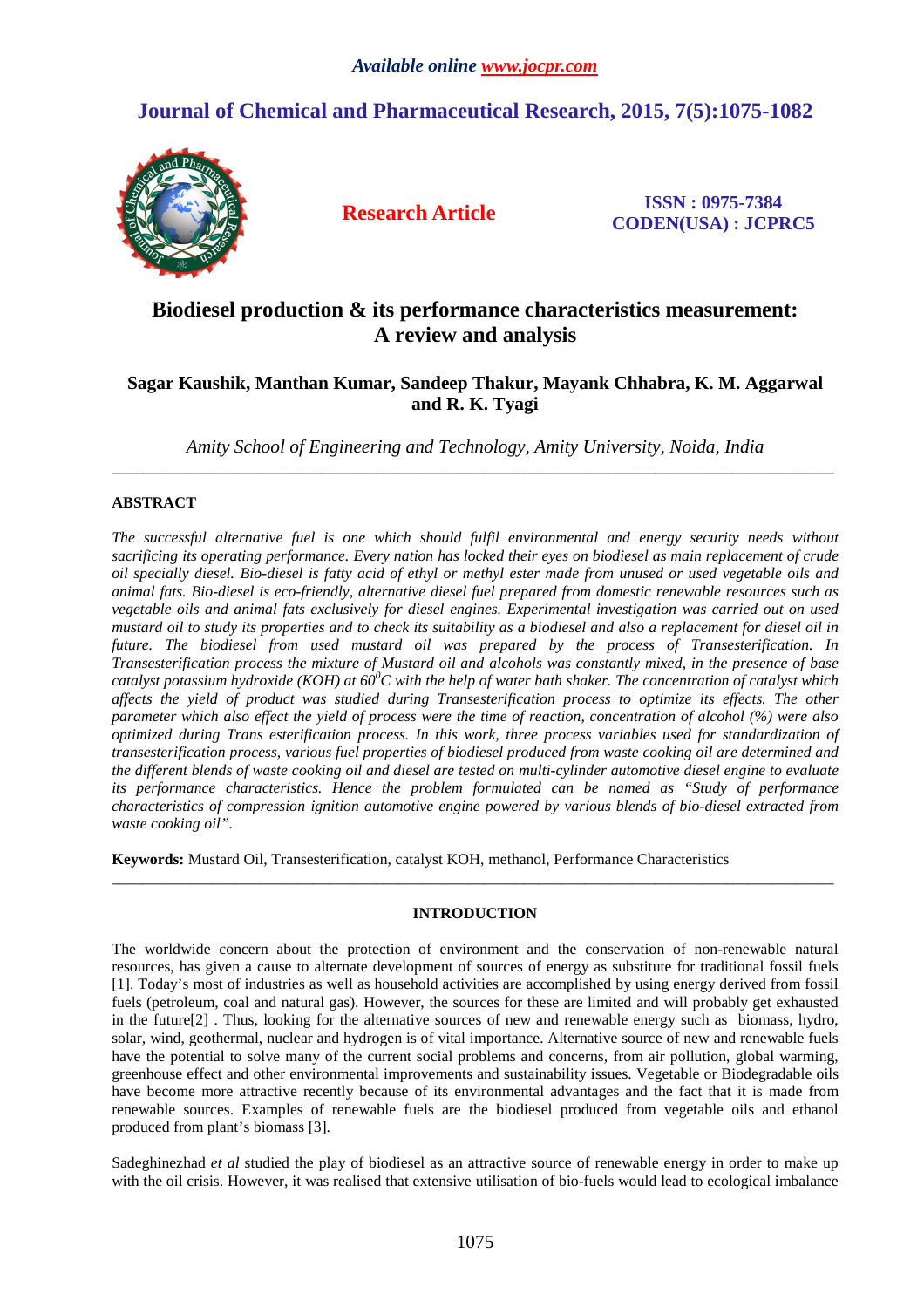and lead to food shortage. Use of bio diesel assumes significance on many counts such as it can straight away replace petro –diesel without much change in the present CI engine system, it is environment friendly, it is a renewable source of energy, it can be produced locally saving precious foreign exchange, it can prolong the existing petroleum –diesel reserves, the country can become self-reliant in energy field devoid of all International pressures. NOx emission is increased for biodiesel due to combustion, oxygen content and some properties of the fuel. It can be reduced by recirculation of the exhaust air of the engine called exhaust gas recirculation (EGR), which creates longer ignition delay improves fuel air mixing resulting in reduction of NOx and particulate matter (PM) emission. Retarded fuel ignition timing can reduce NOx while maintaining the other emission reductions. Biodiesel blends have the ability to give greater lubricant to the engine which gives greater life span to the engine. Biodiesel can be used in pure form in the IC engine without or certain modifications. Vegetable oils have high viscosity when compared to conventional diesel. Recent studies shows that CO, HC and particulate matter emissions improved due to preheating which reduced the viscosity of the vegetable oil, almost to the level of diesel fuel which caused improvement in the combustion[4] .

*\_\_\_\_\_\_\_\_\_\_\_\_\_\_\_\_\_\_\_\_\_\_\_\_\_\_\_\_\_\_\_\_\_\_\_\_\_\_\_\_\_\_\_\_\_\_\_\_\_\_\_\_\_\_\_\_\_\_\_\_\_\_\_\_\_\_\_\_\_\_\_\_\_\_\_\_\_\_*

From studies it is concluded that biodiesel can play a increasingly a good role in support of meeting energy demand in transport areas and also there have been a consistent trends for the performance of biodiesel engine and different range of gases emission during varied biodiesel blends and operating conditions or driving cycles . Since this paper covers a wide range in biodiesel area, it gives the basic idea about biodiesel production and its performance characteristics measurement and it also be used as research reference for biodiesel production from vegetable oils. Therefore, selection of vegetable oil and production technology is vital for growth in biodiesel industries. In the present experimental investigation, mustard oil methyl ester (MOME) was produced by the trans-esterification process, using mustard oil and methanol with KOH as catalyst [5]. Properties of mustard oil were calculated and studied. Characterization of mustard biodiesel was done. Twin Cylinder Internal combustion engine (TATA Indica V2) was used for the performance characteristics using mustard biodiesel blends (B15, B25 and B35) as fuel. Performance for biodiesel blends were compared to the fuel[ 8, 9].

### **EXPERIMENTAL SECTION**

The Mustard oil used in this present study was bought from cafeteria of Amity University Noida, Uttar Pradesh. All the chemicals (Methanol, Ethanol, Phenolphthalein, KOH catalyst and NaOH) are provided by chemistry lab of Amity School of Engineering & Technology, Amity University .Water bath and Water Bath stirrer which was used for trans-esterification of Mustard oil was also provided by the chemistry lab of the college. Numbers of sample bottles were also available in chemistry lab to put different samples of biodiesel during experimentation.

The fuel properties like viscosity ,flash point, cloud point ,pour point etc. were determined by using equipments such as Redwood Viscometer for kinematic viscosity, Pen sky- Martens apparatus for flash point etc. Some of the properties like calorific value were determined at Bharat Test House, Rai, Sonepat (Haryana). The whole process of biodiesel preparation was done at Amity School of Engineering & Technology, Amity University Noida. In this process of ester or biodiesel preparation the vegetable oil reacts with simple alcohol like methanol in the presence of a catalyst. The fatty acid of the vegetable oil is replaced with the (OH) group of the alcohol producing the glycerol and methyl fatty acid ester. The concentration of catalyst effects yield of the ester and therefore it is very important for experimental optimization as if concentration of catalyst is less than the required value, the reaction between vegetable oil and alcohol will not be completed if the concentration of catalyst is more than the required value, the saponification will takes place which will lead to soap formation. Hence the optimization of catalyst concentration is important. The parametric process effects were studied to standardize the Transesterification process. There are infinite number of experiments for different concentration and number of parameters which gives different yields. For reducing the number of experiment to be performed for best and optimized results the Taguchi Orthogonal Method was applied for experiment design which fixes the number of parameters and the number of levels in which experiments have to be performed for which we get the array and we perform the experiments according to that array. By this method the least number of experiments are obtained with maximum ester yield as well as recovering ester with least possible viscosity.

In order to standardize the catalyst concentration, four levels of catalyst (KOH) concentration (.75%, 1%, 1.25%, 1.5%) was set and the reaction time of 30 minutes, 40 minutes, 50 minutes and 60 minutes respectively and concentration of alcohol 10%, 15%,20% & 25% and temperature of  $60^{\circ}$ C were taken in this research paper.

### **Transesterification**

The vegetable oils must be chemically altered or blended with diesel fuel to prevent premature engine failure. Blending, cracking, emulsification or transesterification of vegetable oils may overcome the problems such as formation of deposit, carbon formation and contamination of lubricating oil which otherwise causes premature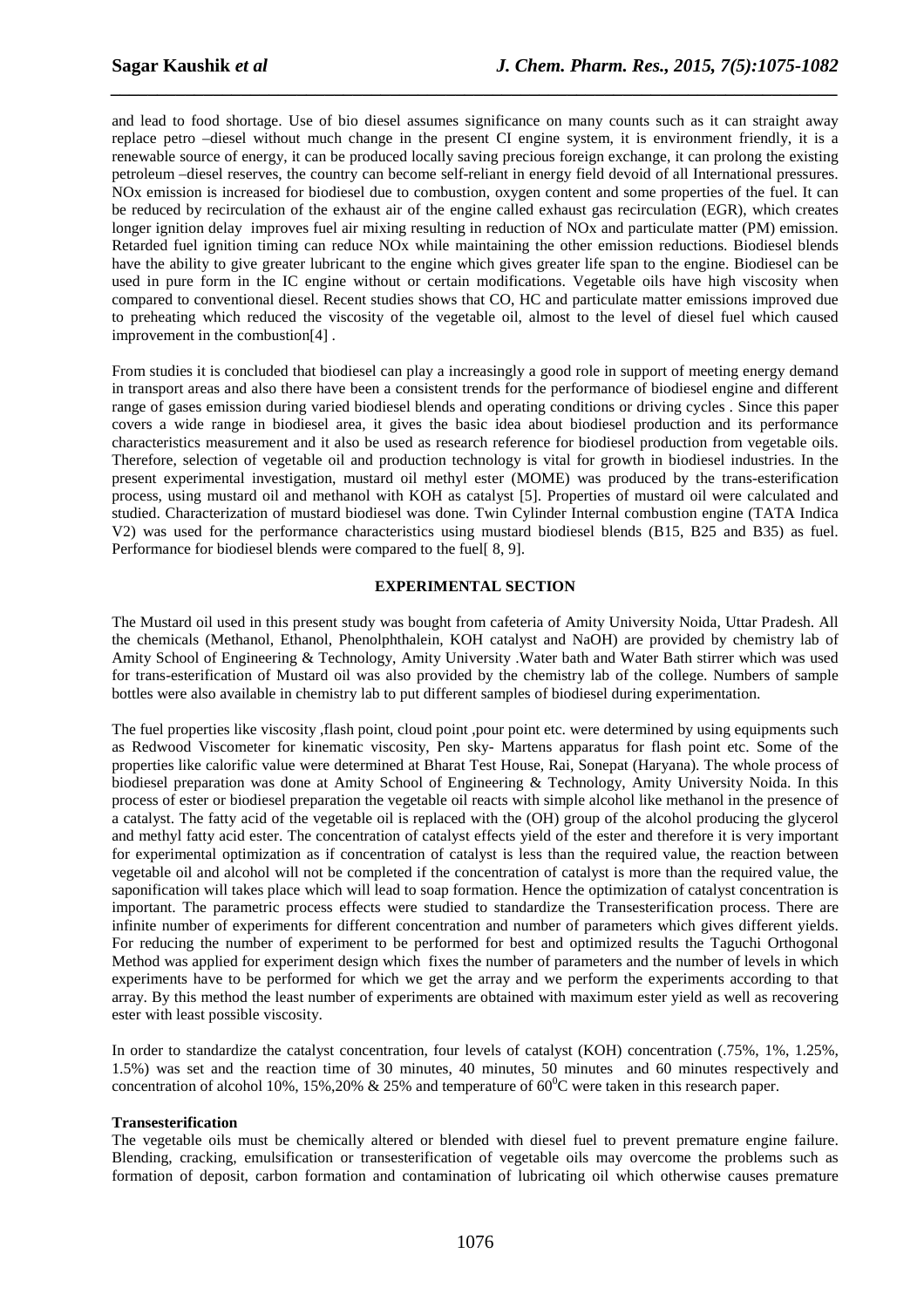engine failure. Transesterification of vegetable oils to bio-diesel with methanol can be carried out using both homogeneous (acid or base) and heterogeneous (acid or base) catalysts. Homogeneous base catalysts provide much faster reaction rates than heterogeneous catalysts in transesterification [6]. Homogeneous catalysts include acids such as sulfuric acid or hydrochloric acid and bases, such as sodium or potassium hydroxides. Base catalyzed transesterification has been most frequently used industrially because of its fast reaction rates whereas acid catalyzed transesterification has received less attention because it has slow reaction rate and requires more expensive materials for construction. The vegetable oil was chemically reacted with an alcohol in presence of a catalyst to produce methyl esters. The by-product of transesterification reaction was Glycerol.

*\_\_\_\_\_\_\_\_\_\_\_\_\_\_\_\_\_\_\_\_\_\_\_\_\_\_\_\_\_\_\_\_\_\_\_\_\_\_\_\_\_\_\_\_\_\_\_\_\_\_\_\_\_\_\_\_\_\_\_\_\_\_\_\_\_\_\_\_\_\_\_\_\_\_\_\_\_\_*



**Fig: 1 Used Cooking Oil + Methanol + Potassium Hydroxide \_\_\_\_\_\_ <sup>&</sup>gt;Biodiesel Fuel + Glycerin** 

Glycerol is the byproduct in the production of biodiesel. It is a sugar compound which has 3 hydroxyl groups and it is the reason for its water solubility. It is basically very useful for medical and personal operations, like, in cough syrups,toothpaste,skin care products,shaving cream, soaps etc.

The gycerol is denser in nature as compare to biodiesel. That's why the bottom portion of above diagram is glycerol and upper portion is biodiesel. According to the type of feedstock, we generally select catalysts like KOH,NaOH etc. in order to accelerate the reaction to make purified feedstock [7]. With an intermediate temperature of 60 degree celsius the reaction happens at atmospheric pressure alongwith the reaction time of about 6 hours. This is how a biodiesel can be prepared.



**Fig:2 Glycerin and Waste Cooking Oil Methyle Ester** 

#### **I. Procedure for Transesterification**

- 1.Take 200 grams of Mustard oil and in conical flask (A).
- 2. Preheat the oil at 60 degree celsius for 30 minutes. Do not heat it directly, use a water bath.
- 3.In a new flask (B) add catalyst KOH and the content should be according to the designed experiment [ref. Table 3]. (KOH is the catalyst that we will be using since the free fatty acid content of your oil was less than 3%).
- 4.In flask (B) add methanol with respect to the weight of oil as given in Table 3.
- 5. Shake the solution for a minute and add it to flask (A).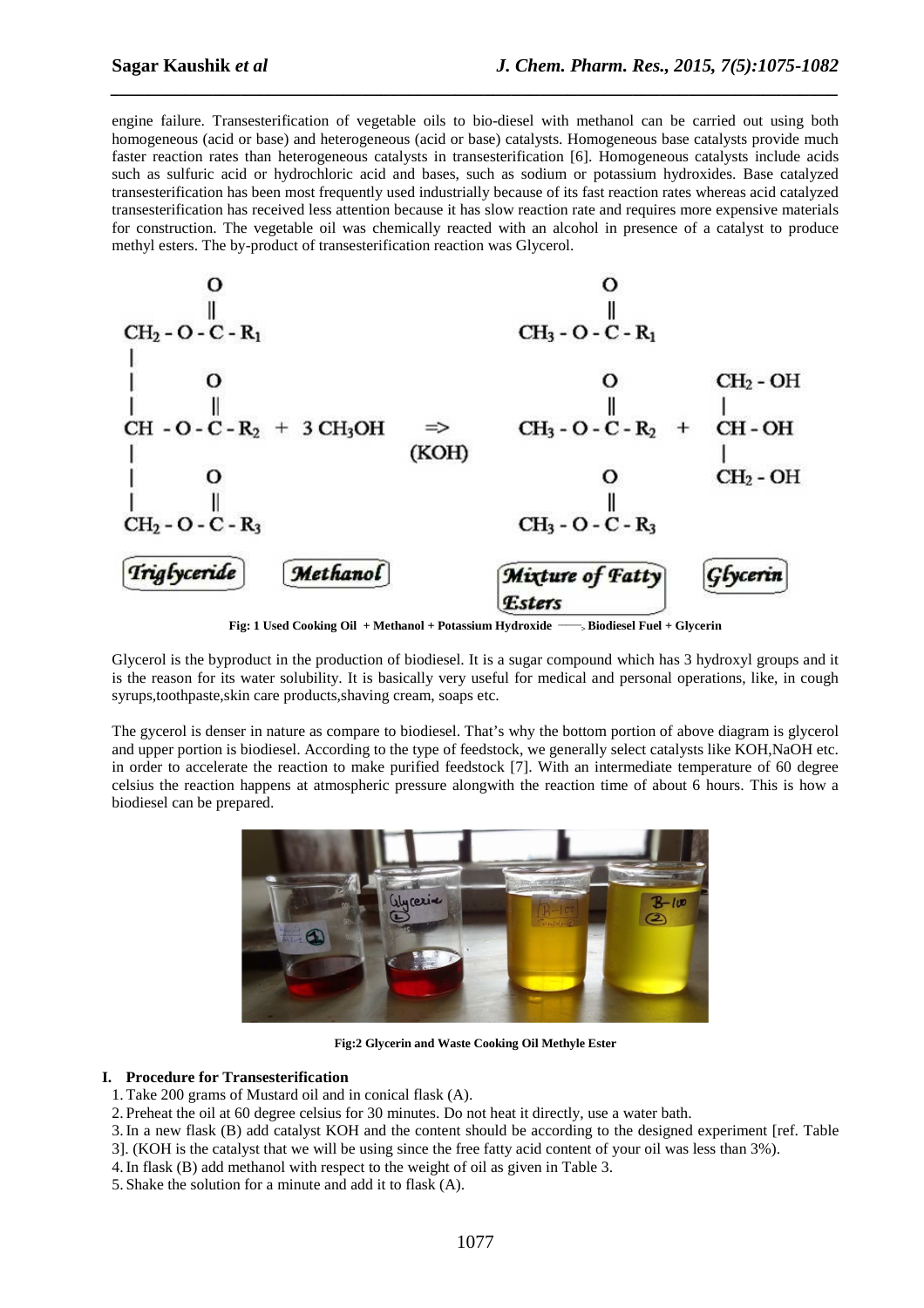6. Now, in a water bath shaker heat the sample for time given in Table 3 at 60 degree Celsius. The RPM of the shaker should be moderate.

*\_\_\_\_\_\_\_\_\_\_\_\_\_\_\_\_\_\_\_\_\_\_\_\_\_\_\_\_\_\_\_\_\_\_\_\_\_\_\_\_\_\_\_\_\_\_\_\_\_\_\_\_\_\_\_\_\_\_\_\_\_\_\_\_\_\_\_\_\_\_\_\_\_\_\_\_\_\_*

7. Put this solution in a separating flask for at least 24 hours. This way the glycerine and crude biodiesel will be separated. Glycerine will be and the bottom and crude biodiesel at the top.



**Fig: 3 Glycerine and waste cooking oil methyl ester mixture, before and after separation** 

| S. No. | Name of the fuel property  | <b>Method/Standards</b>                                      |
|--------|----------------------------|--------------------------------------------------------------|
| Ι.     | FFA content (%)            | Titration with 0.1 N NaOH                                    |
| 2.     | Viscosity                  | Redwood Viscometer                                           |
|        |                            | IS: 1448 [P:25]:1976                                         |
| 3.     | Flash Point and Fire Point | Closed cup flash (Pen ski- martin) and fire point apparatus, |
|        |                            | IS:1448 [P:32]:1992                                          |
| 4.     | Cloud Point & Pour Point   | Cloud & Pour Point Apparatus                                 |
|        |                            | IS: 1448 [P:10]:1970                                         |
| 5.     | Calorific Value            | Bomb Calorimeter.                                            |
|        |                            | IS: 1448 [P:6]:1984                                          |

| Table 1: Different apparatus and standards used for fuel characterization |  |
|---------------------------------------------------------------------------|--|
|---------------------------------------------------------------------------|--|

#### **II. Design of Experiments**

There are lots of methods to design the experiment to get best yield out of the experiment. But the method used in this test is Taguchi's Orthogonal Array Method. The main motive of using this method is to reduce the no. of experiment. This Orthogonal array method provides best set of well-balanced experiments. Taguchi's orthogonal array is set of array which are predefined and are available on internet. These arrays are generally named as L4, L8, L9 etc. and can be selected according to the no. of parameters and no. of levels.

| Catalyst $(\% )$ |    | 1.0 |    |    |
|------------------|----|-----|----|----|
| Alcohol $(\% )$  | 10 |     |    |    |
| Time (minutes)   | 30 | 40  | 50 | 60 |

From the above table we can see that no. of parameters are 3(catalyst, alcohol and time) and the no. of levels are 4. Therefore according to Taguchi's Orthogonal Array the array selected for 3 no. of parameters and 4 no. of levels is L'16. Therefore according to L'16 the experiments are designed as follows: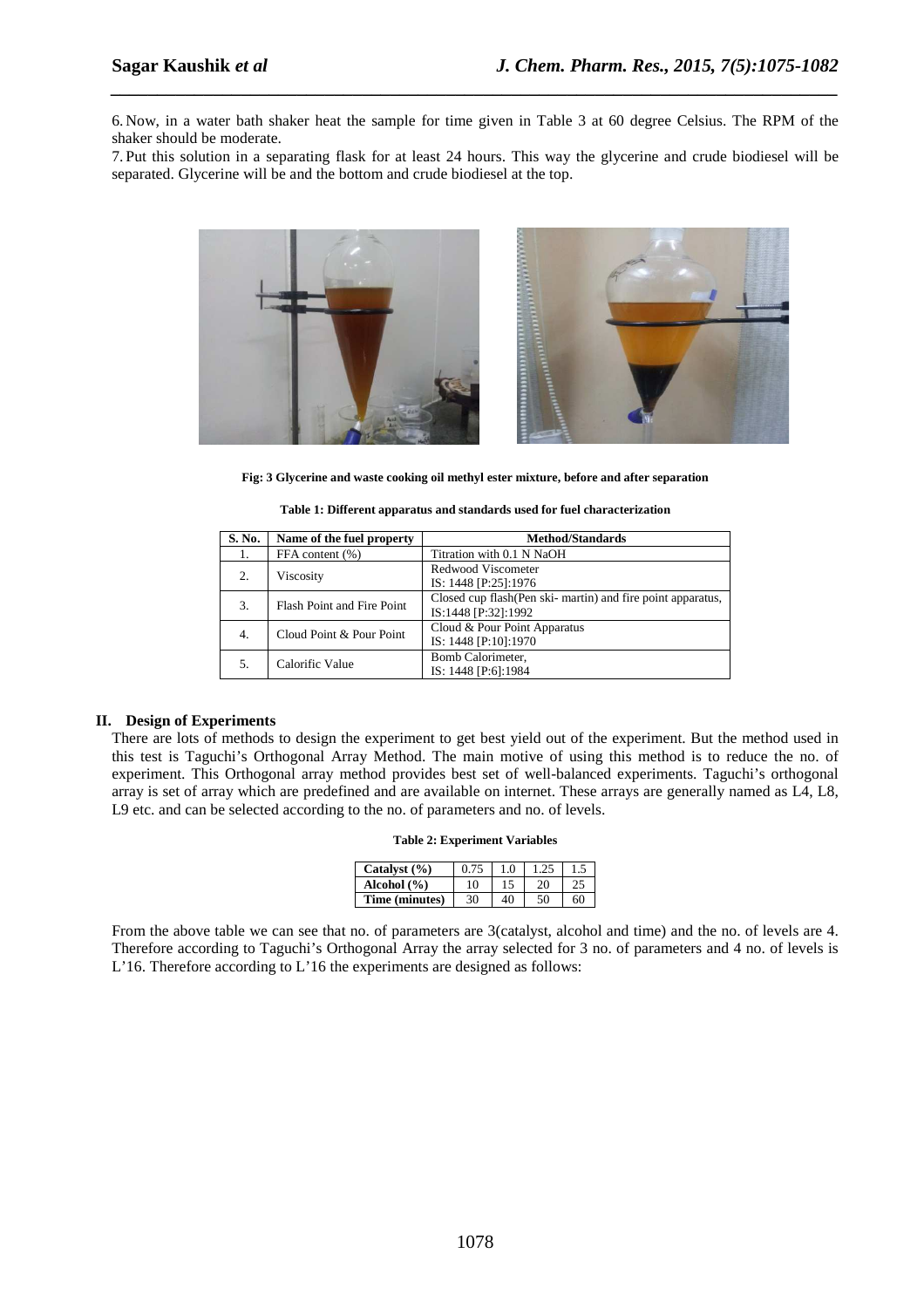| S. No. | <b>Reaction</b><br><b>Temperature</b><br>$(^0C)$ | Catalyst<br>Conc. $(\% )$ | <b>Alcohol</b><br>Conc. $(\% )$ | <b>Time</b><br>(minutes) | Yield<br>$\frac{9}{6}$ | <b>Viscosity</b> |
|--------|--------------------------------------------------|---------------------------|---------------------------------|--------------------------|------------------------|------------------|
| 1.     | 60                                               | 0.75                      | 10                              | 30                       | 91.66                  | 4.91             |
| 2.     | 60                                               | 0.75                      | 15                              | 40                       | 99.24                  | 4.61             |
| 3.     | 60                                               | 0.75                      | 20                              | 50                       | 89.20                  | 4.52             |
| 4.     | 60                                               | 0.75                      | 25                              | 60                       | 98.10                  | 4.79             |
| 5.     | 60                                               | 1.00                      | 10                              | 30                       | 92.10                  | 5.10             |
| 6.     | 60                                               | 1.00                      | 15                              | 40                       | 96.50                  | 4.51             |
| 7.     | 60                                               | 1.00                      | 20                              | 50                       | 92.99                  | 4.65             |
| 8.     | 60                                               | 1.00                      | 25                              | 60                       | 94.17                  | 4.94             |
| 9.     | 60                                               | 1.25                      | 10                              | 30                       | 88.62                  | 5.07             |
| 10.    | 60                                               | 1.25                      | 15                              | 40                       | 91.17                  | 4.75             |
| 11.    | 60                                               | 1.25                      | 20                              | 50                       | 97.80                  | 4.40             |
| 12.    | 60                                               | 1.25                      | 25                              | 60                       | 96.19                  | 5.01             |
| 13.    | 60                                               | 1.50                      | 10                              | 30                       | 99.60                  | 4.56             |
| 14.    | 60                                               | 1.50                      | 15                              | 40                       | 98.60                  | 4.89             |
| 15.    | 60                                               | 1.50                      | 20                              | 50                       | 88.16                  | 4.50             |
| 16.    | 60                                               | 1.50                      | 25                              | 60                       | 94.71                  | 4.86             |

# *\_\_\_\_\_\_\_\_\_\_\_\_\_\_\_\_\_\_\_\_\_\_\_\_\_\_\_\_\_\_\_\_\_\_\_\_\_\_\_\_\_\_\_\_\_\_\_\_\_\_\_\_\_\_\_\_\_\_\_\_\_\_\_\_\_\_\_\_\_\_\_\_\_\_\_\_\_\_* **Table 3: Design of Experiments by Taghuchi Orthogonal Array**

### **RESULTS AND DISCUSSION**

The biodiesel is produced by various methods among which Transesterification of edible and non-edible oils are widely used worldwide. The concept of Transesterification is gaining attention as methanol is derived from renewable biomass sources. The fuel consumption test, two cylinder, four stroke water cooled CI engine was also conducted to evaluate the performance of the engine on diesel and on different blends of waste cooking oil biodiesel and diesel. The recovery of ester as well as its kinematic viscosity is affected by the catalyst concentration used. The catalyst concentration was standardized to obtain methyl ester of waste cooking oil with lowest possible kinematic viscosity and highest level of recovery. The fuel properties such as kinematic viscosity, heat of combustion, cloud and pour point, flash and fire point of diesel and methyl ester of waste cooking oil with diesel were compared. An automotive two cylinder 4-stroke diesel engine have been tested on diesel and on B15, B25, B35 blends of waste cooking oil methyl ester and diesel. The brake thermal efficiency, mechanical efficiency, fuel consumption, brake specific and fuel consumption were measured. The results of parameters measured and their analytical interpretation with discussion are presented in this paper.

#### **Performance Characteristics 1.Brake Power**



**Fig: 4. Variation of brake power with respect to Load** 

The power developed in the engine cylinder is indicated power which is also used to overcome the internal friction. The net power available at the shaft is known as brake power. The brake power for different blends of bio-diesel and that of conventional diesel at different load is reported in figure 4.

The test was conducted for pure diesel fuel which was base line fuel and then for different blends of waste cooking oil bio-diesel B15, B25, B35 samples and the load on engine was varied from 2.5 to 15.6 Kg. It was observed that brake power increases when the load was increased for all operations of diesel and waste cooking oil bio-diesel blends. Generally, the brake power was approximately similar at any load for diesel and blends of waste cooking oil biodiesel and diesel.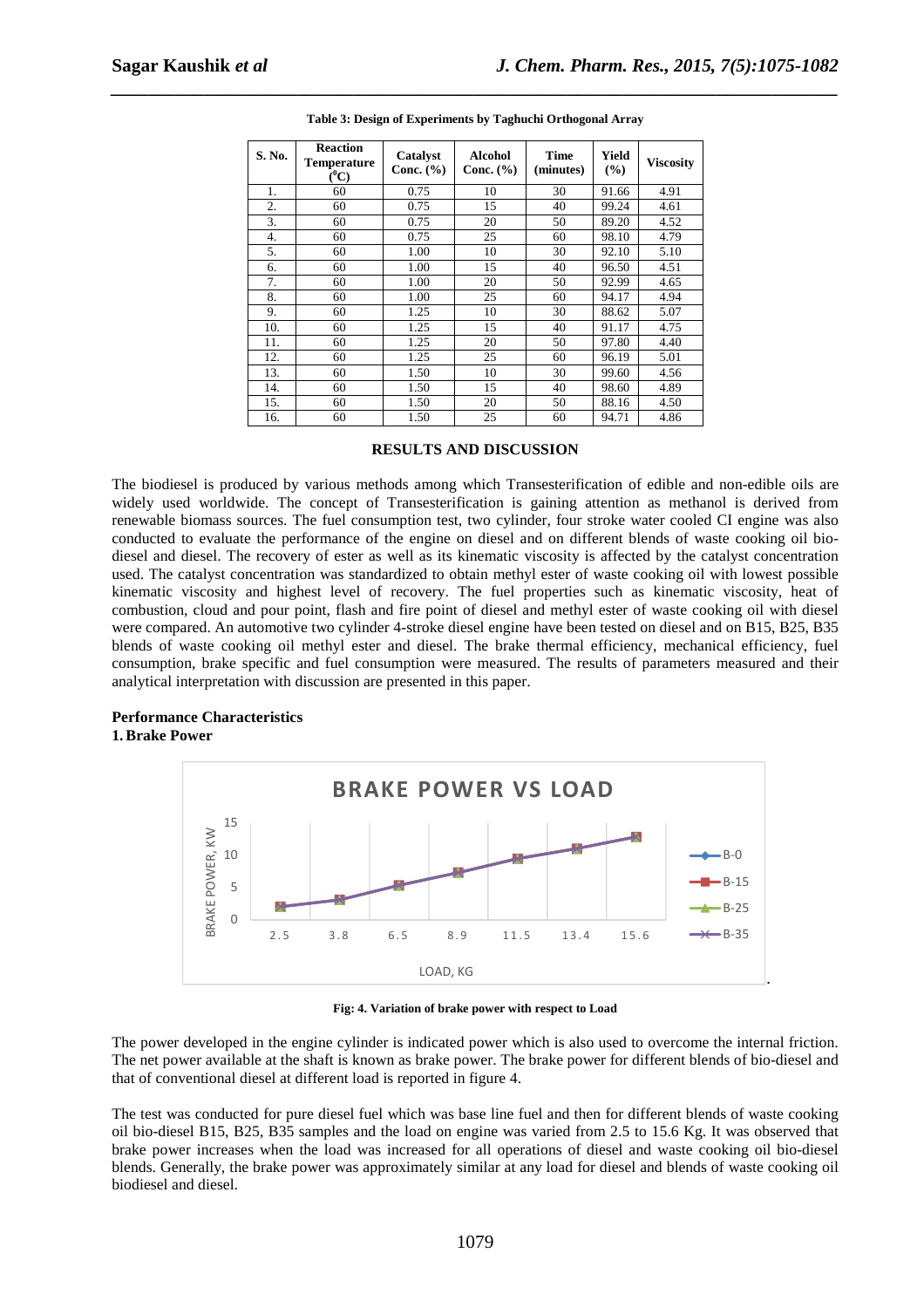### **2.Brake Thermal Efficiency**



*\_\_\_\_\_\_\_\_\_\_\_\_\_\_\_\_\_\_\_\_\_\_\_\_\_\_\_\_\_\_\_\_\_\_\_\_\_\_\_\_\_\_\_\_\_\_\_\_\_\_\_\_\_\_\_\_\_\_\_\_\_\_\_\_\_\_\_\_\_\_\_\_\_\_\_\_\_\_*

**Fig 5: Variation of brake thermal efficiency with respect to brake load** 

The Brake thermal efficiency is defined as the ratio of work output at the engine shaft i.e. brake power to the energy supplied by fuel. It is a measure of the engine's ability to make efficient use of fuel. The brake thermal efficiency for different blends of fuel and that of conventional diesel at different load is reported in figure 4.

The test was conducted for pure diesel fuel which is base line fuel and then for different blends of waste cooking oil bio-diesel B15, B25, B35 samples and the load on engine was varied from 2KW to 13KW. It was observed that the brake thermal efficiency increases with the increasing load for all diesel and waste cooking oil bio-diesel blends operations. This was due to reduction in heat loss and increase in power with increase in load. Brake thermal efficiencies of all the blends of waste cooking bio-diesel with diesel were close. The brake thermal efficiency of B15 blend was almost similar to conventional diesel fuel. It indicates that higher cetane number and inherent presence of oxygen in biodiesel results in better combustion. The reason for comparable efficiency up to B15 may be because of better combustion due to inherent oxygen and higher cetane number. It was also observed that brake thermal efficiency is almost similar when waste cooking bio-diesel proportion in the blend was lower for any given load. The reason for the improved thermal efficiency for lower concentration blends was due to more complete combustion due to inherent oxygen and higher cetane number and additional lubricity of oil. But beyond B15, the brake thermal efficiency was slightly lower to that of diesel which may be due to lower calorific value and higher viscosity which was more dominating over inherent oxygen and higher cetane number. Because of the higher viscosity of blends beyond B15, the atomization of fuel will not be as good as it will be for lower viscosity at same level of pressure developed by injector pump. The brake thermal efficiency of B-35 and B-25 blends was 11.36%, 9.7% less than diesel at full load condition whereas for B-15 blend it was only 1.4% less than diesel at full load condition.

### **3.Fuel Consumption**

The test was conducted for pure diesel fuel which is base line fuel and then for different blends of WCO bio-diesel B0, B15, B25 and B35 samples and the load on engine was varied from 2KW to 13KW. It was observed experimentally that the fuel consumption increases when the load was increased for all operations of diesel and WCO bio-diesel blends as shown in figure 6.

It was also observed that fuel consumption increases when waste cooking oil bio-diesel proportion in the blend was increased for any given load. Also for B35 blend, the increase in fuel consumption was more than that of other blends and diesel operations at higher load conditions. This was due to the higher viscosity and lower calorific value of B35 as compared to other blends and conventional Diesel fuel. At full load operation maximum power of the engine was produced that needs higher amount of fuel energy and due to lower energy content of B35 as compared to conventional diesel and other blends, fuel consumption increases for B35 as compared to diesel and the other blends at higher loads.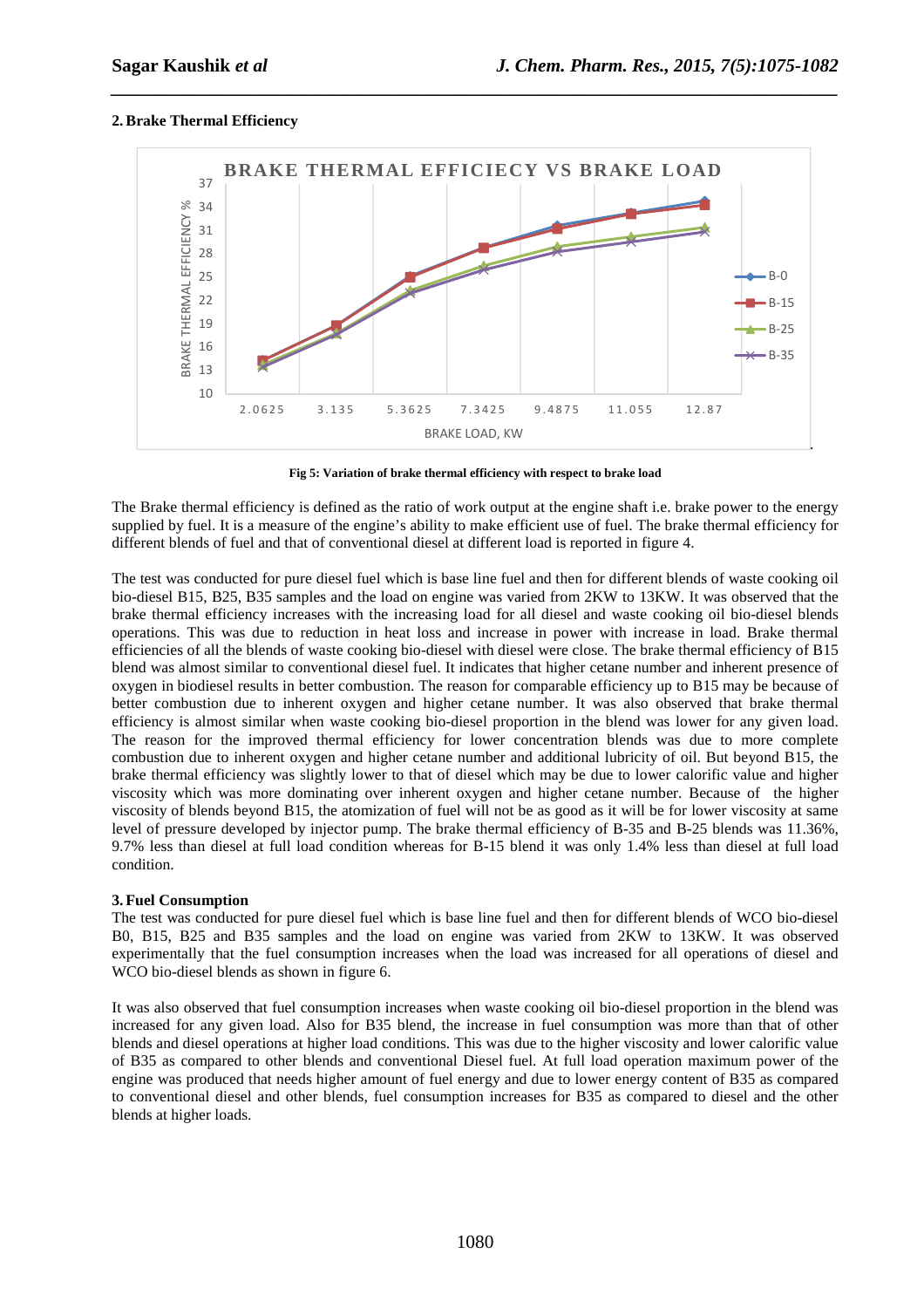

**Fig 6: Variation of fuel consumption with respect to brake load** 

### **4.Brake Specific fuel Consumption**

The brake specific fuel consumption is defined as the fuel consumed by engine in kg for per kW per hour. The brake specific fuel consumption for different blends of fuel and that of conventional diesel at different load is reported in figure 7.

The test was conducted for pure diesel fuel which was base line fuel and then for different blends of waste cooking oil bio-diesel B15, B25, B35 samples and the load on engine was varied from 2KW to 13KW. It was observed experimentally that the brake specific fuel consumption decreases when the load was increased for all operations of diesel and WCO bio-diesel blends.



**Fig. 7: - Variation of brake specific fuel consumption with respect to brake load** 

This reduction could be due to higher percentage of increase in brake power with load as compared to increase in fuel consumption. The temperature of cylinder wall also increases with load which in turn reduces the ignition delay which improves the combustion process and reduces the fuel consumption. Also the reduction in the rates of brake specific fuel consumption was more as compared to that of at higher loads. The brake specific fuel consumption of B35, B25, and B15 was 16.55%, 13.27% and 2.81% higher than diesel at full load. At full load operation maximum power of the engine was produced that needs higher amount of fuel energy and due to lower energy content of B35